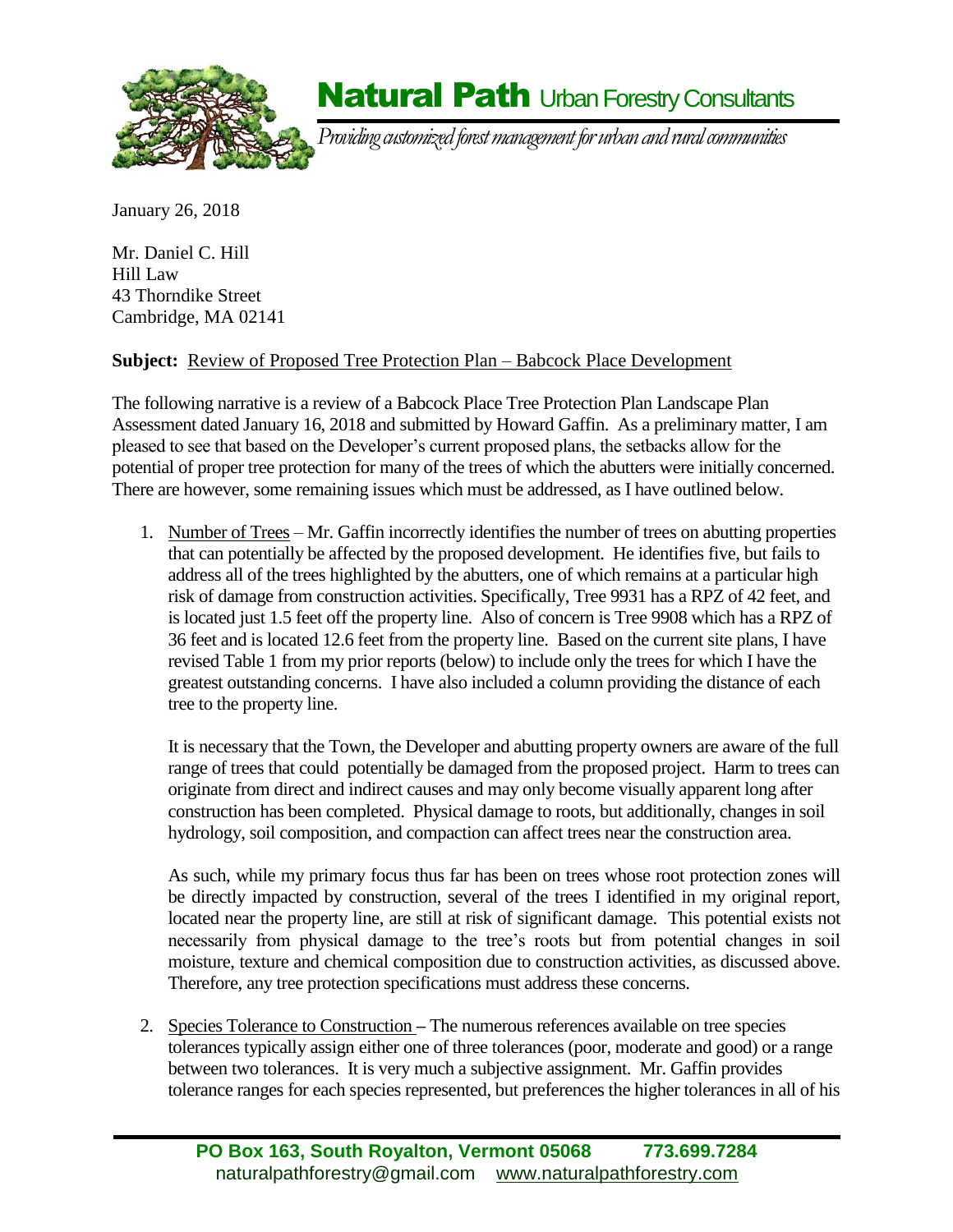calculations. If preservation is the goal, a conservative assignment of tolerances is necessary due to the highly subjective nature of the tolerance assignment and the numerous variables that can affect tree survivability.

- 3. Tree Protection Zone As noted in my initial report, references vary on the size of the tree protection zone. I chose the mid range TPZ (also known as Root Protection Zone, as I refer to it in my prior reports), that is a distance of 1.5 feet per diameter inch. Mr. Gaffin chose the minimal TPZ for his calculations.
- 4. Root Excavation **–** As was also noted in my initial report, a tree's current form and condition are a function of its adaption to the site in which it has always existed. Mr. Gaffin observed that in areas 2 and 3 (as designated by Mr. Gaffin) there are only "a few large roots that would likely extend into the asphalt" downplaying the need to take measures to protect these trees ("following industry guidelines will be more than sufficient."). However, the minimal amount of roots identified in the excavation holes actually underscores the importance of protecting these roots. This observation suggests that a more expansive TPZ is needed rather than the bare minimum that Mr. Gaffin suggests, and likely greater than the mid-range estimate I relied upon. Further, it should be noted that Mr. Gaffin failed to perform any excavation in the vicinity of Tree 9931, the 28" tree with a RPZ that extends well into the footprint of the building.

| <b>Number</b>  | Tag $#$ | <b>Species</b> | Diam* | <b>Distance to</b><br><b>Property</b><br>line** | <b>RPZ***</b> |
|----------------|---------|----------------|-------|-------------------------------------------------|---------------|
|                | 9907    | Maple, Silver  | 22"   | 9.2                                             | 33'           |
| $\overline{2}$ | 9908    | Elm, American  | 24"   | 12.6'                                           | 36'           |
| 7              | 9913    | Maple, Norway  | 18"   | 9.6'                                            | 27'           |
| 9              | 9915    | Maple, Norway  | 12"   | 0.9'                                            | 18'           |
| 15             | 9921    | Oak, Red       | 16"   | $2.2^{\circ}$                                   | 24'           |
| 25             | 9931    | Maple, Red     | 28"   | 1.5                                             | 42'           |

#### **TABLE 1**

\* The diameter of each tree was measured in inches at Diameter Breast Height (DBH), a standard measuring height of 4.5 feet. Recent nursery stock was measured at the caliper height of six-inches above the ground.

\*\* As tree trunks are not symmetrical, the distances to property line are +/- 0.2 feet.

\*\*\* The dimension provided for the Root Protection Zone (RPZ) of each tree is a radius in feet of a circle equal to 1.5 feet times the diameter of the tree. A minimum of three feet was assigned to the smallest trees.